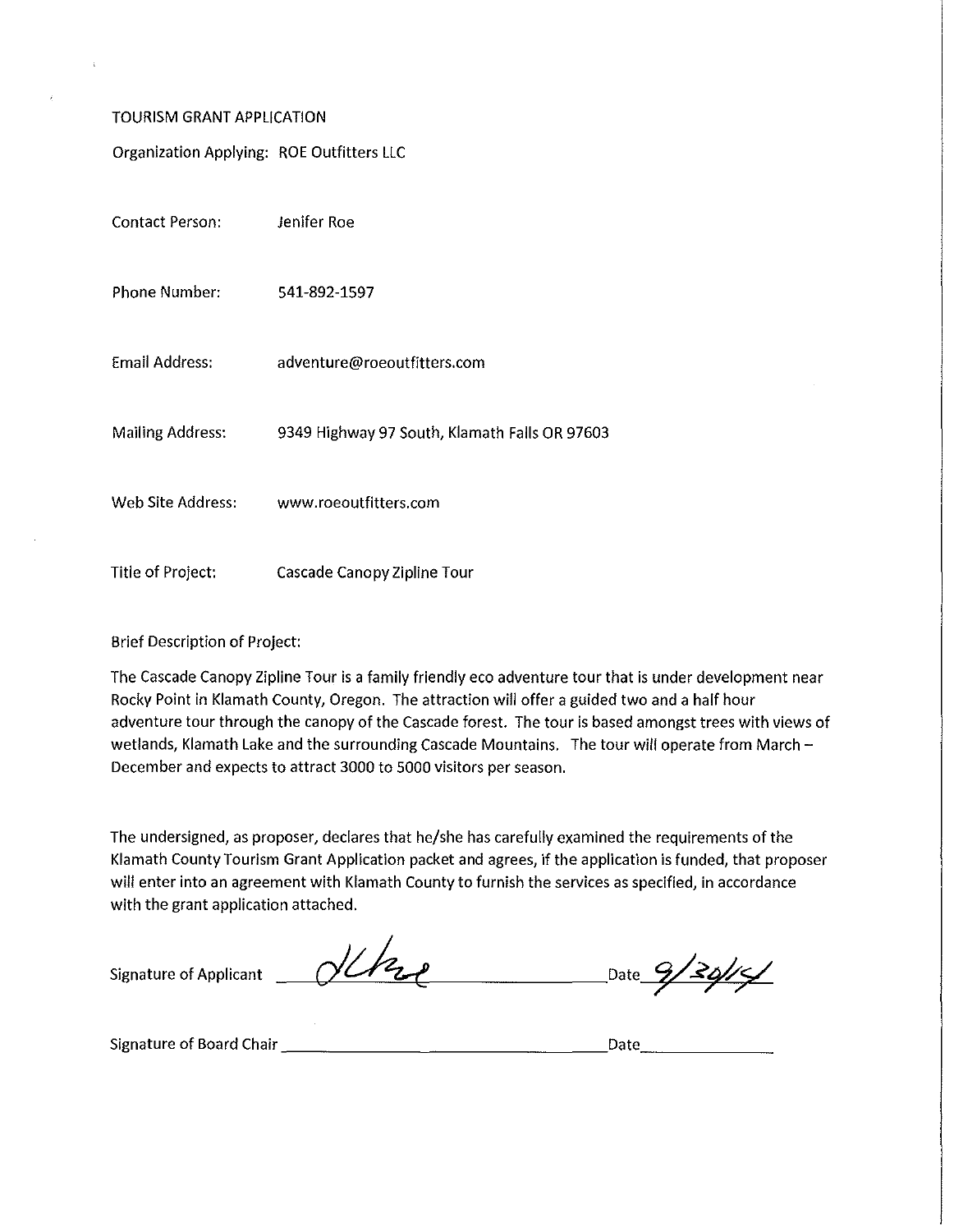### PROJECT DESCRIPTION

Project Plan:

 $\overline{\mathbf{r}}$ 

1. What is the main focus of this proposal?

Cascade Canopy Zipline Tour (CCZT) seeks to attract visitors to Klamath County as a destination. Through our marketing we plan to attract visitors to the area who will make this their base for a multiday vacation including the Canopy Tour and other family friendly and outdoor recreation adventures such as Crater Lake National Park, hiking, kayaking/canoeing, rafting, sailing, boating and fishing. We also plan to capture visitors already in the region who will then choose to stay in Klamath County for an additional night or divert their base of stay from West of the Cascades to participate in the Cascades Canopy Zipline Tour.

### 2. What are the project activities?

Cascade Canopy Zipline Tour will include a guided zipline adventure through the forest canopy. Guests will zip tree to tree and experience the Southern Oregon Cascade forest in a unique way. Tour length is approximately 2.5 hours and will include all necessary gear, training and guide team services. Zips will offer fun and adrenaline filled adventure as well as an interpretive and educational component of the forest canopy and surrounding area.

3. When will the project occur? How long will it last?

We plan to open in Summer 2015.

In future years mid-March will mark the seasonal opening of the Cascade Canopy Zipline Tour and will continue through the holiday breaks of November and December. This is an ongoing operation and will be permitted by Forest Service for 20 years.

4. Who is the target market for attending the project?

Family Adventure, experience travelers, adventure seekers and group tour travel will be targeted for the tour.

We will be targeting these market segments in Northern California, Oregon, Washington and Nevada.

FIT and tour and travel markets will be targeted nationally.

Visitors to Crater Lake National Park (already at the park) will be targeted as their own demographic.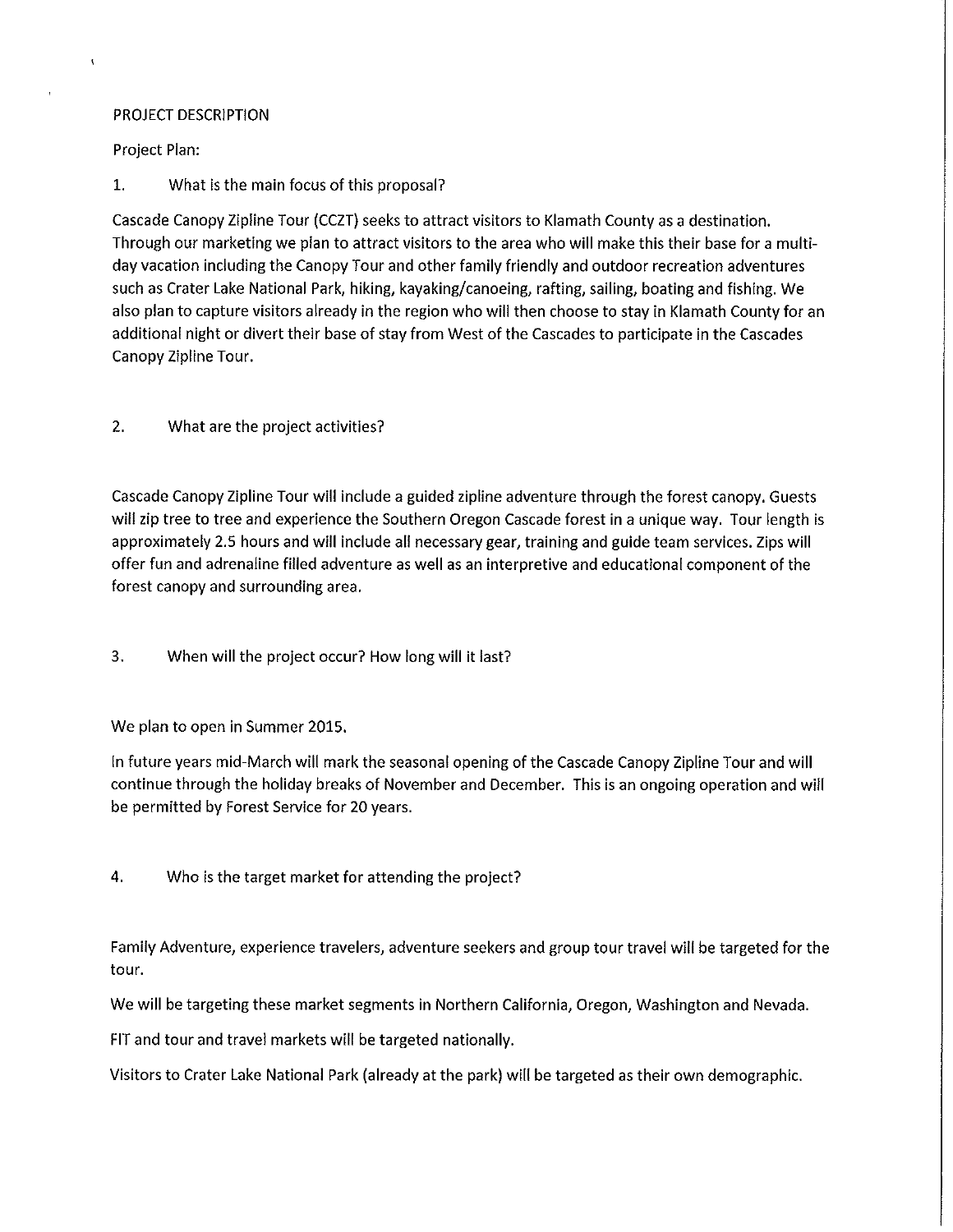### Project Goals:

5. How many out of county visitors do you expect to attract to the project? How will you count the number of out of county visitors versus the number of locals?

We project 3000 to 5000 visitors our first year. Of that we anticipate 75% or more to be from out of the county. Every tour participant, including youth, are required to complete a participant waiver as a part of our operations policy. Participants must include their full address including zip code. Zip code tracking will give us an accurate picture of where our customer is coming from. Additionally we will be promoting packages with lodging partners and will be tracking the number of overnights generated in package sales. Additionally, we will be tracking where our customer comes from through our individual ticket sales and credit card payments.

6. How are you planning on extending the out of county visitor's length of stay? How will you encourage early arrival and late departure? How will you count the number of extra days?

Klamath County can effectively increase our visitor's average length of stay by encouraging our visitors to make the county their destination rather than view it as a pass through or at best an overnight on their way somewhere else. In order to transition to a destination we must focus on packaging our area in multi day itineraries. The CCZT will act as an anchor or a book end to a multi-day itinerary that we are currently missing. Crater Lake National Park is the other book end.

The very addition of an attraction that appeals to a broad demographic in age and physical ability will generate visitors to the area that had not considered Klamath County as a potential destination in the past.

A few package examples are:

Play by Day and Night - Ross Ragland Theater / CCZT

Basin Blitz - A Family Adventure - CCZT / Rafting / Kayaking

A Lake A Forest & A River - Wild West! - Crater Lake / CCZT / Fish or Raft

Winter Wonderland - Crater Lake snowshoe / CCZT / Event (Snowflake Festival or Winter Wings)

We also plan to partner with hotels and resorts in the area in order to offer packages to their guests both in advance of arrival and once on property. By giving hotels an opportunity to upsell a guest from an overnight stay to a multi-night itinerary hoteliers will maximize their length of stay.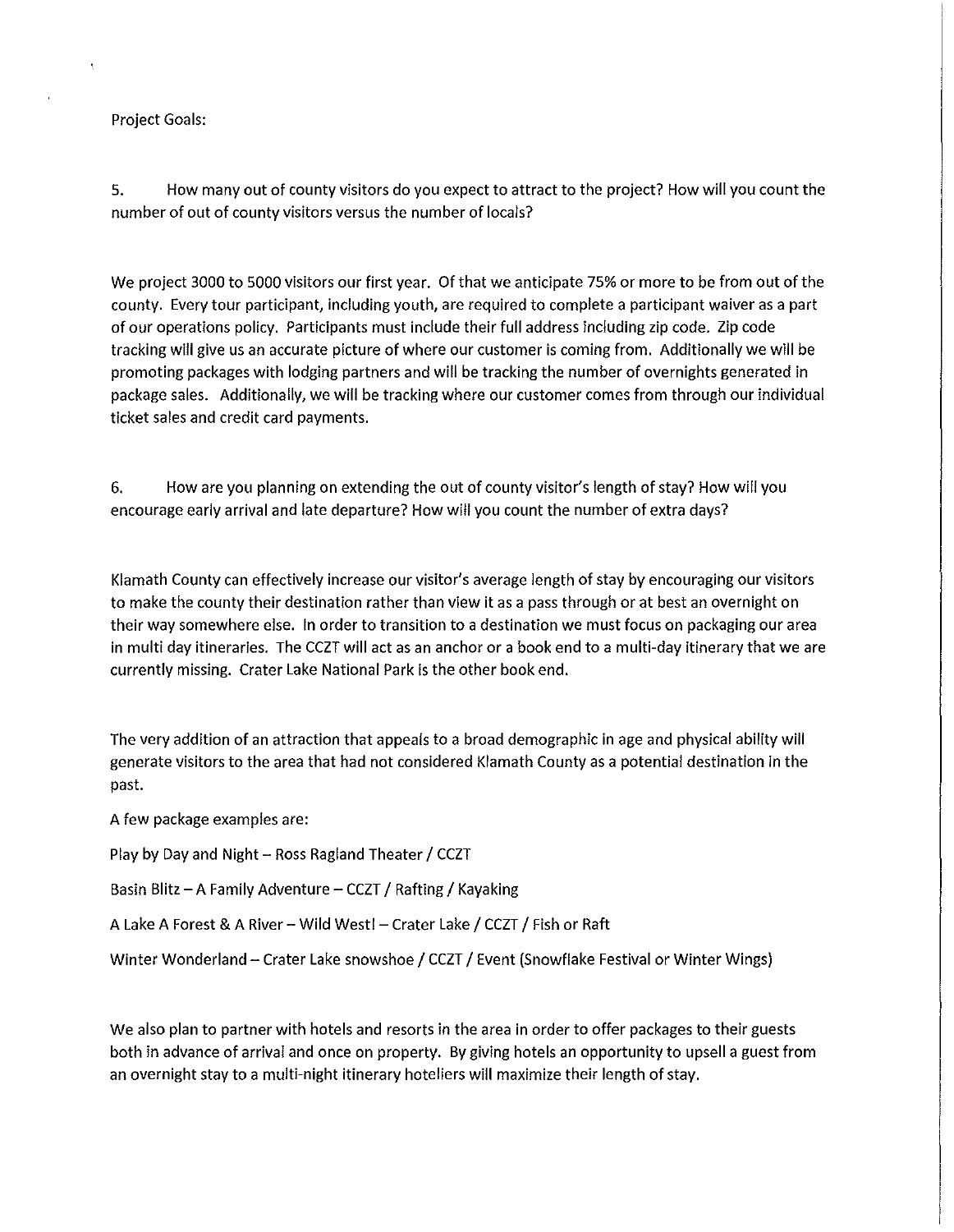We anticipate that Crater Lake National Park will be a key feeder to the attraction. We believe that with a zipline as a key attraction, our county will be able to entice more of those park visitors to visit the Klamath Basin as either their gateway to the National Park or upon departure rather than using Medford or Roseburg as their hub for their stay in the area.

Another key to longer stays and better overall visitation is reducing the season fluctuation in the travel industry in our area. The CCZT will be operational in shoulder and winter seasons and will generate additional night stays during a time when recreational visitation is traditionally low.

Measure: Individual Ticket Sales

Measure: Package Sales

Measure: Increase in average length of stay for county lodging.

QUALIFICATIONS OF APPLICANT

7. Describe your organization.

ROE Outfitters is locally owned and operated by Darren and Jenifer Roe and their "family" of professional guides. Since 1984 the company has been offering guided fishing and hunting tours. In 1999, the company became an LLC and began offering soft adventures in the region to fill an identified demand for other tours. ROE currently provides guided kayaking, canoeing, whitewater rafting tours, family fishing trips, Klamath Lake Cruise, fly fishing adventures, hiking treks, hunting trips, sightseeing tours to Crater Lake National Park and wildlife and bird watching tours. The company maintains permits with Federal and State Wildlife Refuges, Bureau of Land Management, Fremont Winema National Forest and is a licensed outfitter and guide in the states of Oregon and California.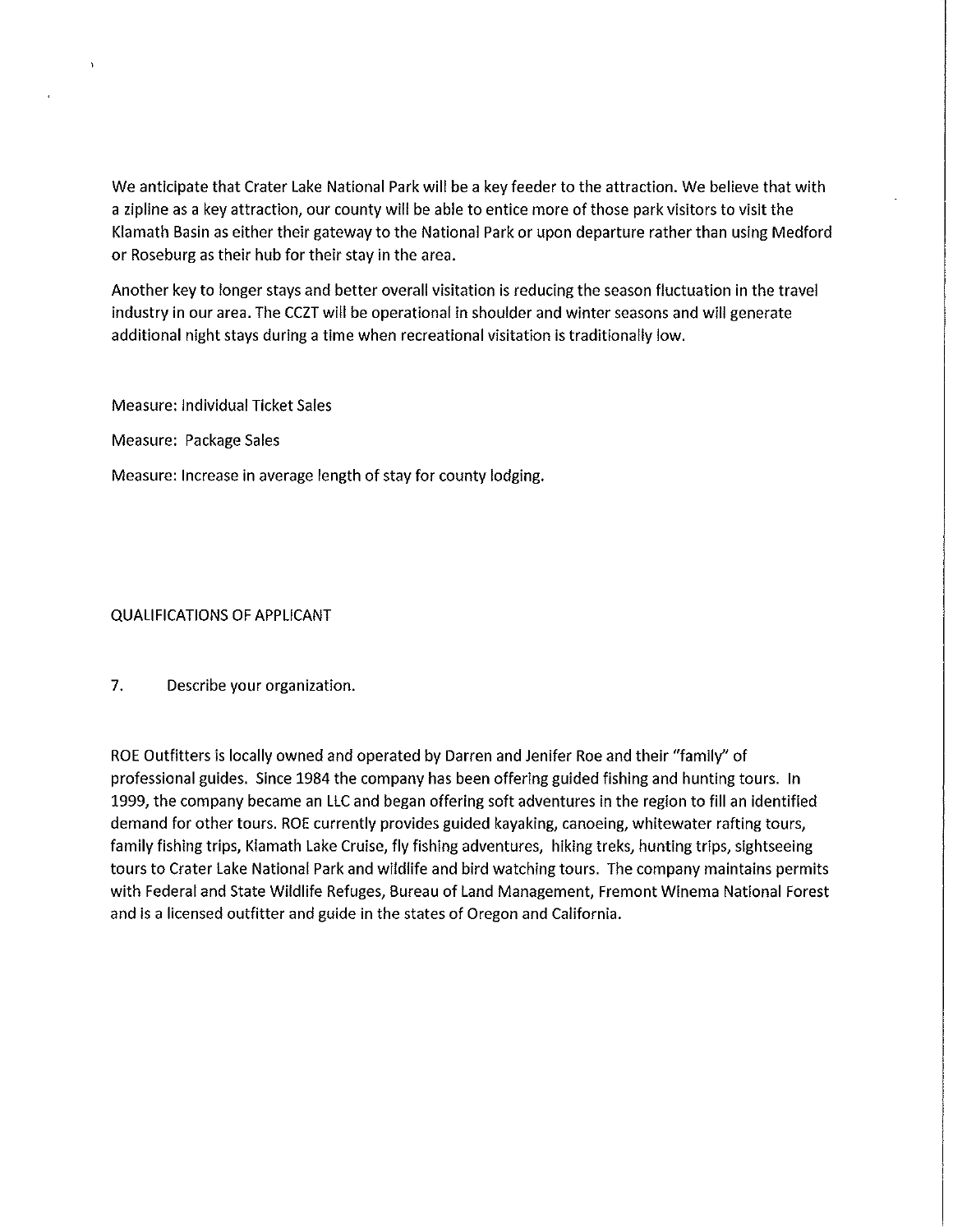8. Describe your experience in operating past or similar projects. Have these projects been successful in bringing tourists to Klamath County? How is your organization uniquely qualified to carry out this project?

ROE Outfitters is successfully managing and operating an outfitting company with services for whitewater rafting, kayaking, hunting, fishing and other adventure trips.

Some of the infrastructure, staff and procedures needed to operate the CCZT are already in place.

We are very familiar with what is needed to successfully market and sell adventure tours for the Klamath Basin.

We have been successful in partnering with local lodging establishments to offer stay and play adventure packages.

We successfully bring visitors to the Klamath Basin year round for guided adventure trips.

Because of our record of success and because of the synergy found between our current offerings and the CCZT we are positioned very well to make this an attraction that is meaningful to our local economy through increased visitors and tourism revenues.

### MARKETING PLANS

9. Describe specifically how you will market the project to out of county visitors.

### PUBLIC RELATIONS

Word of mouth advertising is still king in the travel industry. ROE Outfitters plans to maximize on this with a strong public relations campaign promoting several story lines of the project. Social media, print, TV, radio and tourism publications will pick up a variety of story lines with the right PR campaign.

For example:

The back story of the CCZT

The economics of a canopy tour to an area

The building of a canopy zipline tour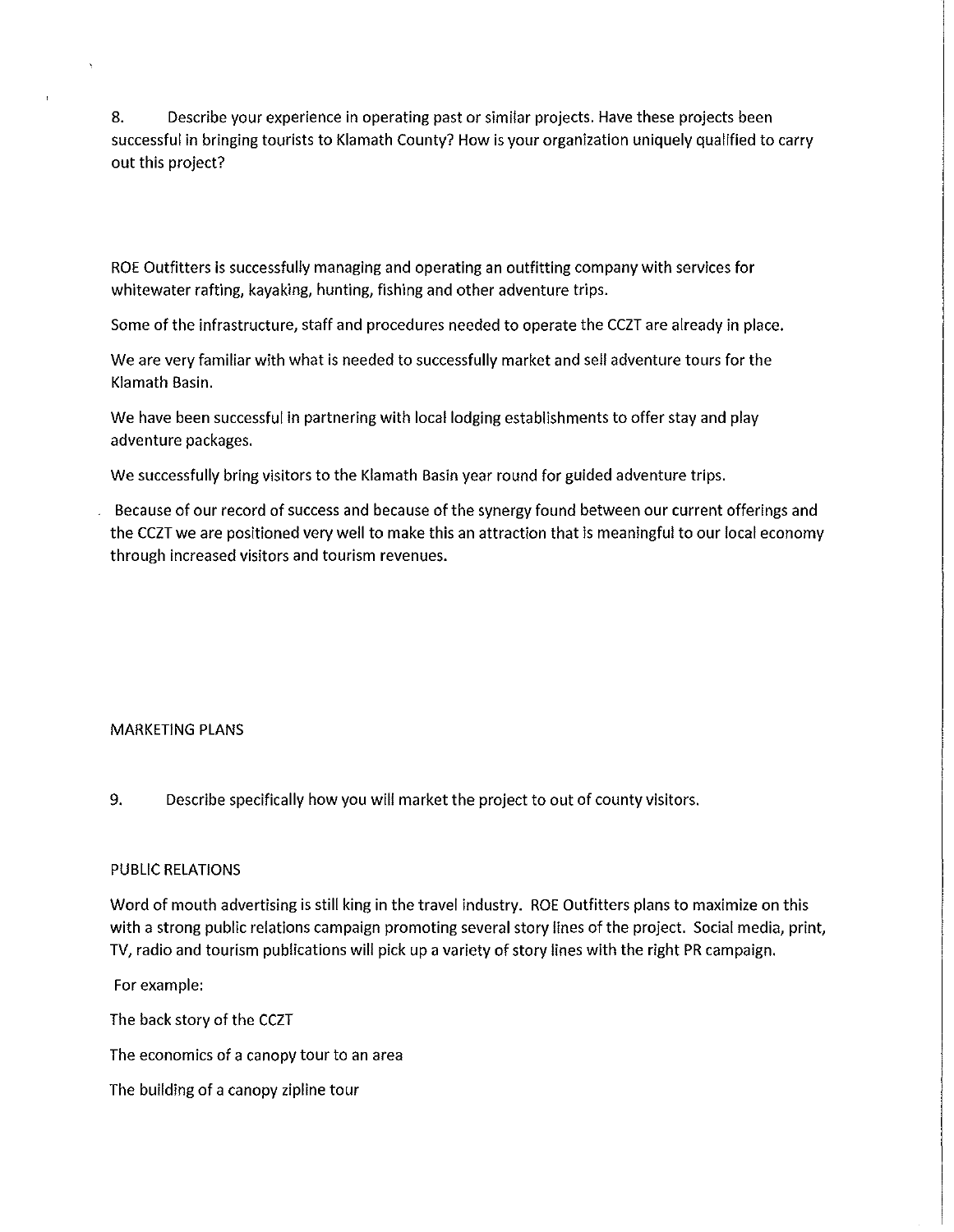The NEW attraction in Klamath County

Who goes on a zipline? You might be surprised!

We will also be hosting a number of FAM tours and press days to introduce the CCZT to as many media and industry people as possible.

# PRINT

1859 Magazine Southern Oregon Magazine

Regional Newspapers

Travel Oregon Magazine

Travel Southern Oregon Magazine.

VIA Magazine

**OTHERS** 

### ONLINE

Social Media- Facebook, Twitter, Trip Advisor,

Retargeting - Demographics - searches on Crater Lake National Park, Southern Oregon, Competitors,

Banner Advertising-

Discover Klamath

Crater Lake Country Magazine

Travel Oregon online

### Enewsletters

Travel Oregon

Travel Southern Oregon

Discover Klamath

WEB PAGE DEVELOPMENT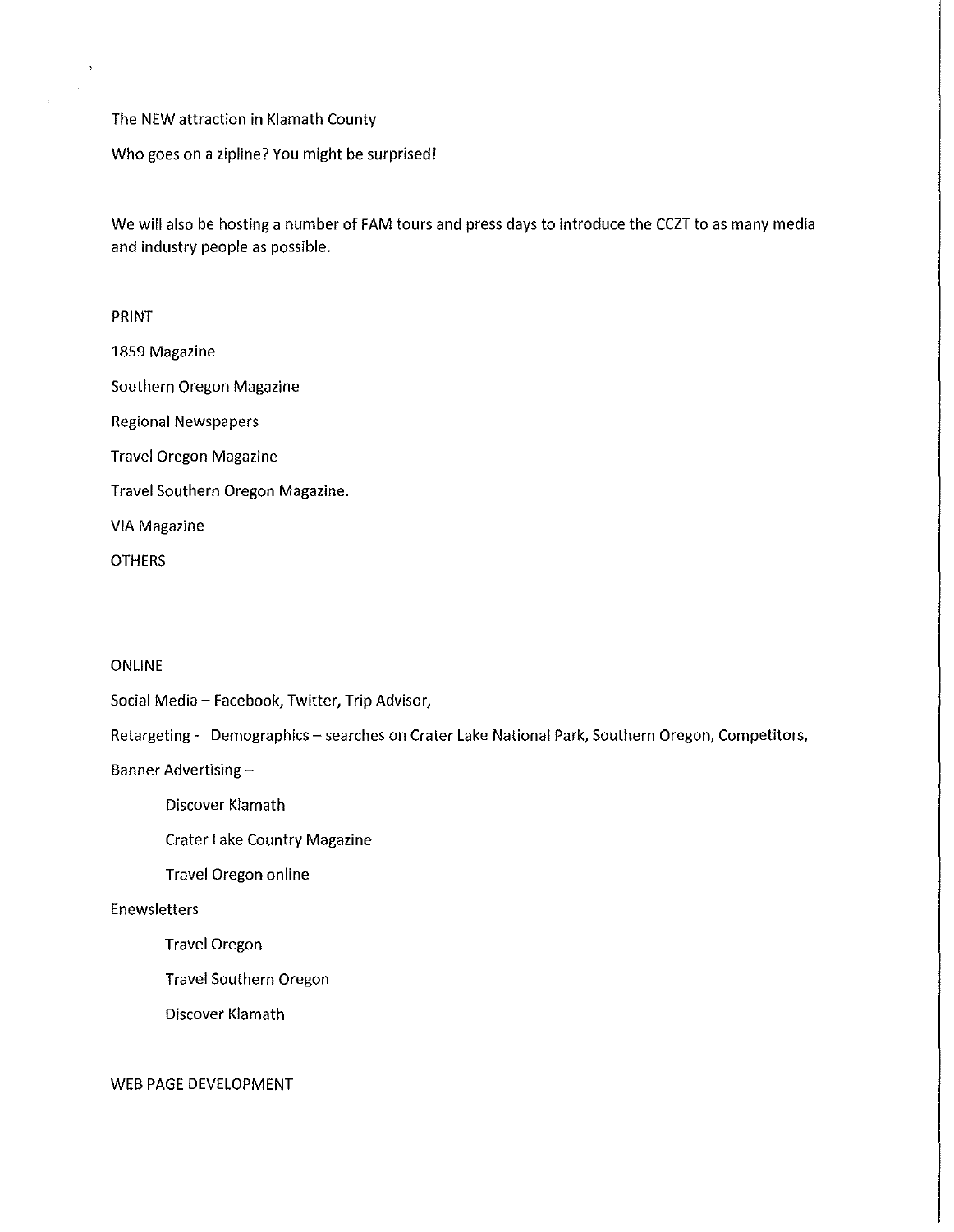#### PRINT DISTRIBUTION

 $\overline{ }$ 

## Oregon Welcome Centers

Midland

PDX

Ashland

Digital version on Travel Oregon website

Southern Oregon Distribution

Certified Folder Display- County and Jackson/Josephine

Tradeshows- partner

ISE- Sacramento January 8- 11

Eugene Sports Show January 30- Feb 1

Travel & Adventure Show San Francisco Feb 7- 8

Medford Sports Show Feb 20- 22

Central Oregon Show March 5-8

### GRAPHIC DESIGN

Logo Development-

Collateral Design

10. How will you measure your success or attendance in drawing out of county visitors to the project? Examples: Survey, Raffle, Ticket Sales. (Be specific)

We project that 75% or more of ticket sales will be to out of town visitors.

Zip code tracking through ticket sales

Lodging Package Sales with Partner Hotels

Tour and Travel Packages Sold

Press Coverage

(please refer to question 5 for additional details)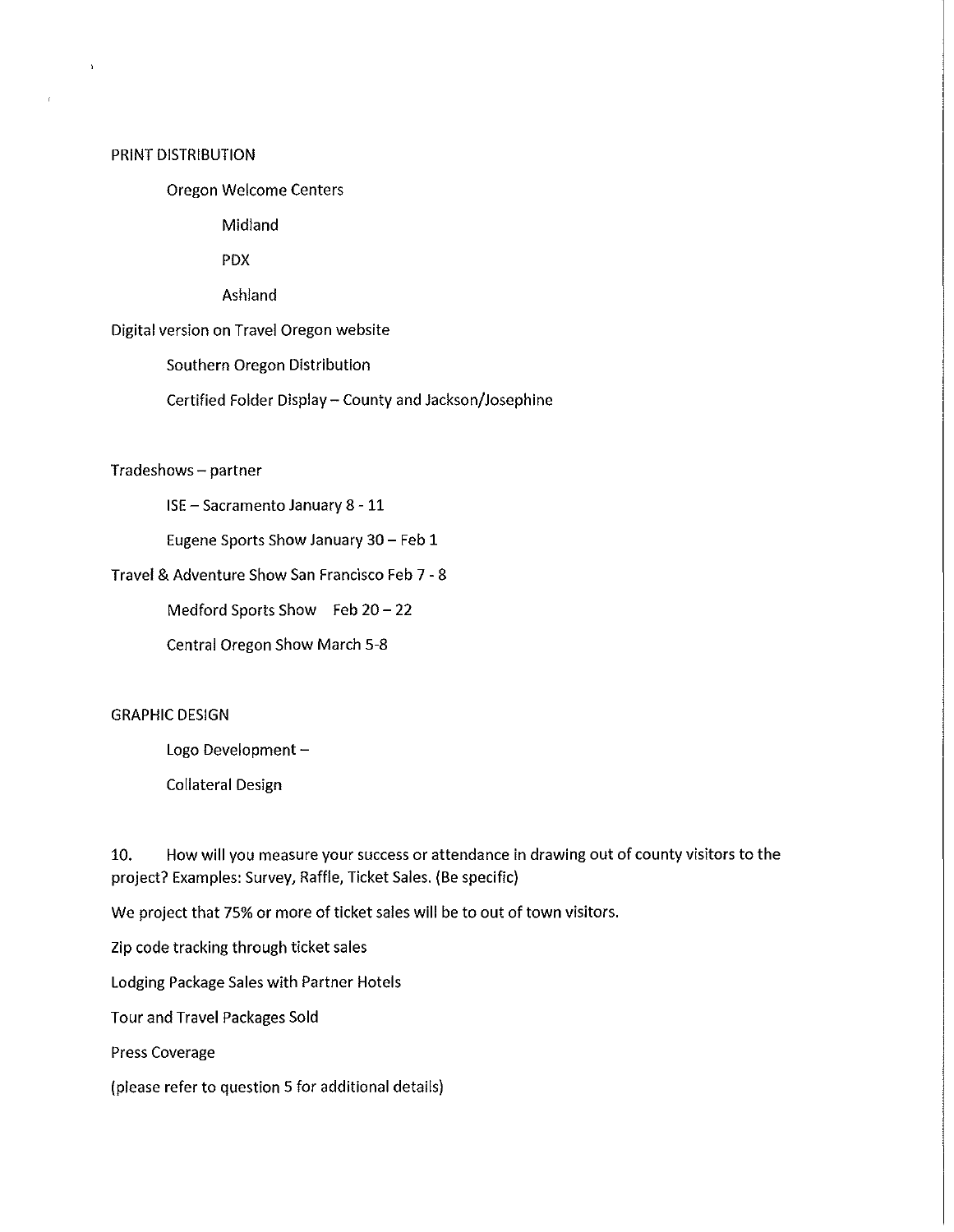11. If your project is already underway explain how this award will increase your likelihood of success.

With additional funding from a marketing grant our marketing reach will greatly increase allowing us to have a stronger showing our first year in both public relations and advertising.

12. Describe any in-kind, barter, volunteer labor or discounted services you expect to receive in support of this project. Volunteer labor hours will be valued at \$10.00 per hour for purposes of completing the budget form.

A. Discover Klamath will be a key marketing partner.

They will tag CCZT in their marketing messages.

B. Discover Klamath will create a dedicated CCZT ad campaign.

Expected Benefit: \$3000-\$5000

C. Various Hotel/Resort Promotions

 $\bar{\bf i}$ 

Expected Benefit: \$2000-\$3000

D. Various Community Coops (TBD}

Expected Value \$1000- \$2500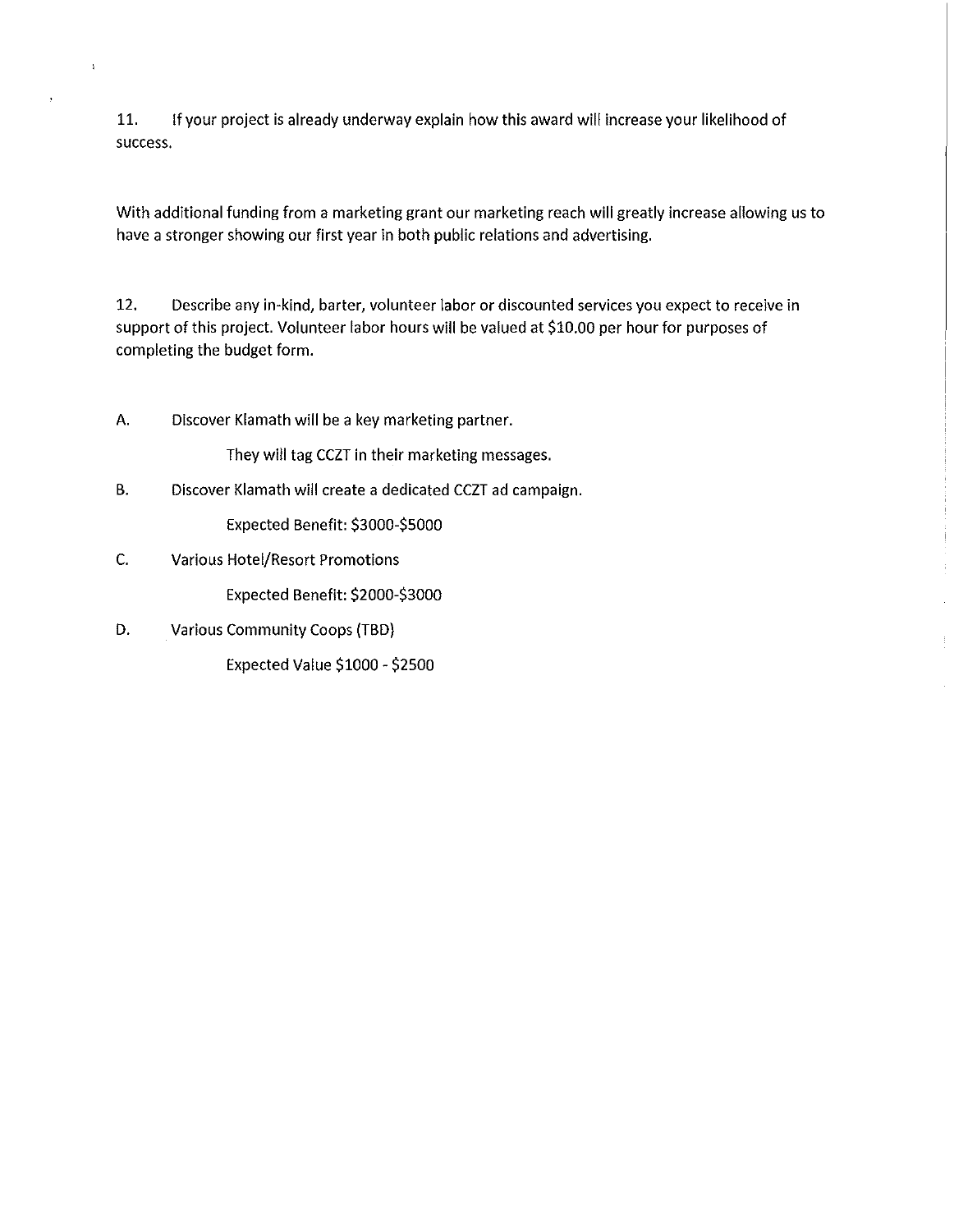#### Klamath County Tourism Grant Application Project Budget

| Cascade Canopy Zipline Tour    | Committed      | Pending                  | Total          | Actual                   | Comments/Explanations |
|--------------------------------|----------------|--------------------------|----------------|--------------------------|-----------------------|
| <b>INCOME</b>                  |                |                          |                |                          |                       |
| <b>Tourism Grant Request</b>   | 10000          |                          | 10000          |                          |                       |
| Cash Revenues -                |                |                          |                |                          |                       |
| Source: ROE Outfitters         | 5000           |                          | 5000           |                          |                       |
| Source: Hotel Coop             | 3000           | 3000                     | 3000           |                          |                       |
| Source: Discover Klamath       | 4000           |                          | 4000           |                          |                       |
| <b>Total Cash Revenues</b>     | 22000          | $\blacksquare$           | 22000          | $\overline{\phantom{a}}$ |                       |
| In-Kind Revenues:              |                |                          |                |                          |                       |
| Source:                        |                |                          |                |                          |                       |
| Source:                        |                |                          |                |                          |                       |
| Source:                        |                |                          |                |                          |                       |
| <b>Total In-Kind Revenues</b>  | ä,             | $\overline{\phantom{a}}$ | à,             | $\overline{\phantom{a}}$ |                       |
| Total Revenue                  |                | $\overline{a}$           | $\blacksquare$ | $\overline{a}$           |                       |
|                                |                |                          |                |                          |                       |
| <b>EXPENSES</b>                |                |                          |                |                          |                       |
| Cash Expenses -                |                |                          |                |                          |                       |
| Personnel costs                |                |                          |                |                          |                       |
| Marketing costs                | 22000          |                          | 22000          |                          |                       |
| Rentals                        |                |                          |                |                          |                       |
| Supplies                       |                |                          |                |                          |                       |
| Other:                         | $\overline{a}$ | $\blacksquare$           | $\frac{1}{2}$  | $\overline{a}$           |                       |
| Other:                         |                |                          |                |                          |                       |
| Other:                         |                |                          |                |                          |                       |
| Other:                         |                |                          |                |                          |                       |
| <b>Total Cash Expenses</b>     | 22000          | ä,                       | 22000          | $\overline{\phantom{a}}$ |                       |
| In-Kind Expenses               |                |                          |                |                          |                       |
| Labor                          |                |                          |                |                          |                       |
| Marketing costs                |                |                          |                |                          |                       |
| Other:                         |                |                          |                |                          |                       |
| Other:                         |                |                          |                |                          |                       |
| Other:                         |                |                          |                |                          |                       |
| Other:                         |                |                          |                |                          |                       |
| Total In-Kind Expenses         |                |                          |                |                          |                       |
| <b>Total Expenses</b>          | ä,             |                          |                | $\overline{a}$           |                       |
| Net Income <expense></expense> | 0              |                          | 0              |                          |                       |

## **NOTES**

 $\epsilon$ 

 $\overline{1}$ 

Be as specific as possible; provide explanation to help clarify budget items Use the "Actual" column when preparing your final report; submit this form with the final report Use additional space or lines if necessary to provide complete information Value all volunteer labor at \$10.00 per hour for In-kind revenues and expenses.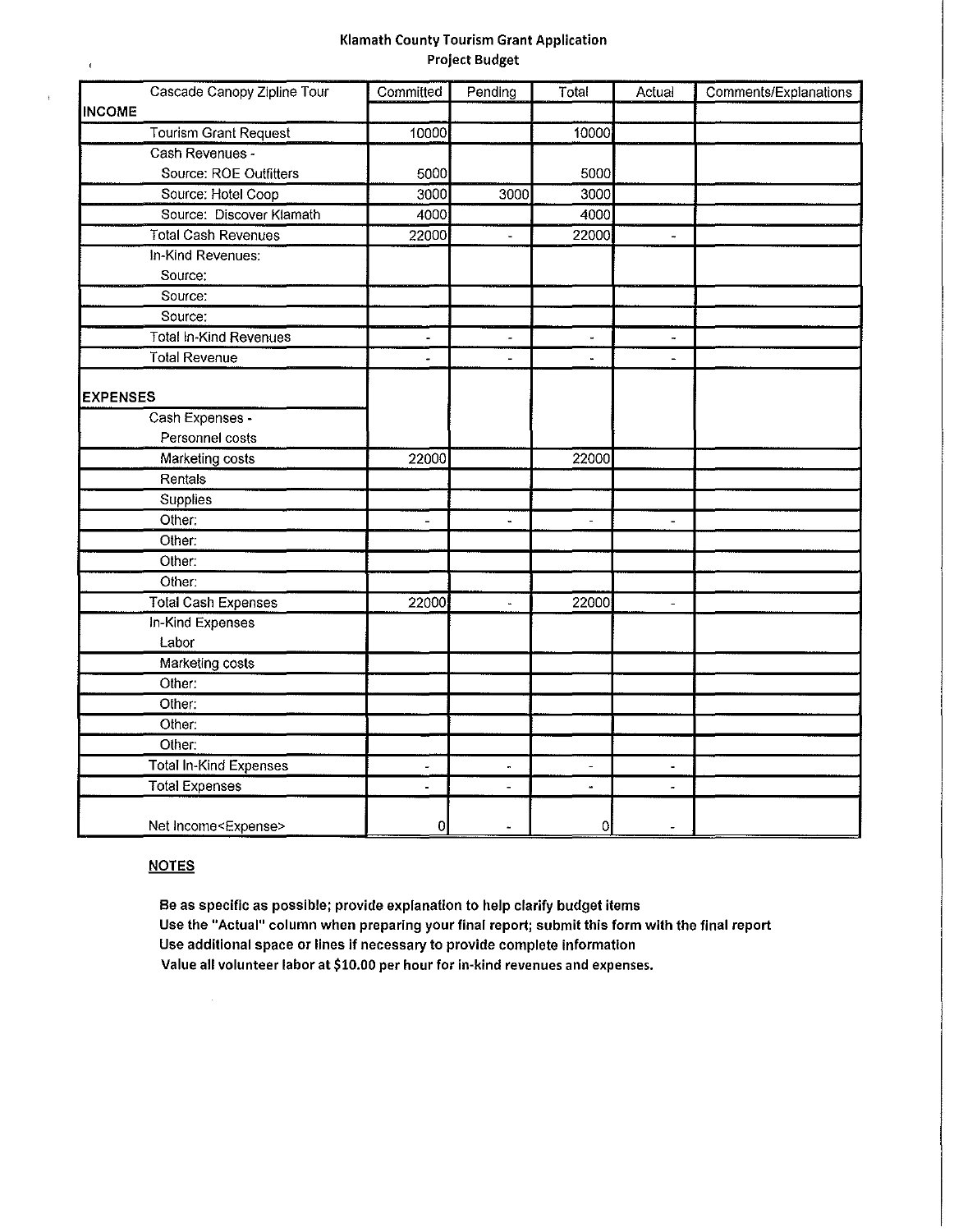#### Klamath County Tourism Grant Application Marketing Budget Form

| Cascade Canopy Zipline Tour                                       | Committed | Pending              | Total          | Actual                   | Comments/Explanations                 |  |
|-------------------------------------------------------------------|-----------|----------------------|----------------|--------------------------|---------------------------------------|--|
| <b>ICASH INCOME</b>                                               |           |                      |                |                          |                                       |  |
| <b>Tourism Grant Request</b>                                      | 10000     |                      | 10000          |                          |                                       |  |
| <b>Other Sources</b>                                              | 9000      | 3000                 | 12000          |                          | ROE / DK / COOP                       |  |
| <b>Total Revenue</b>                                              | 22000     | $\ddot{\phantom{0}}$ | 22000          | $\overline{\phantom{0}}$ |                                       |  |
| <b>CASH EXPENSES</b>                                              |           |                      |                |                          |                                       |  |
| Advertising                                                       |           |                      |                |                          |                                       |  |
| Print magazines/newspaper                                         | 3000      |                      | 3000           |                          | 1859 / VIA / Northern CA Newspaper    |  |
| Website                                                           | 3000      |                      | 3000           |                          | development of CCZT website           |  |
| Other Internet ads/targeting/social                               | 5000      |                      | 5000           |                          | Banner Ads, retargeting, social media |  |
| Other Tradeshows                                                  | 3000      |                      | 3000           |                          | Bay Area Adventure/ Medford/ Eugene   |  |
| <b>Total Advertising</b>                                          | 14000     |                      | 14000          |                          |                                       |  |
| Printing / distribution                                           | 5000      |                      | 5000           |                          | Rack Cards / Certified Folder Display |  |
| Postage                                                           | 500       |                      | 500            |                          | PR postage - invites                  |  |
| Misc/Other (Explanation Req'd):<br><b>Other: Public Relations</b> | 2000      |                      | 2000           |                          | Coop with DK PR firm                  |  |
| Other: Promotional Gear                                           | 500       |                      | 500            |                          | hats / t-shirts                       |  |
| Other:                                                            |           |                      |                |                          |                                       |  |
| Other:                                                            |           |                      |                |                          |                                       |  |
| <b>Total Miscellaneous/Other</b>                                  |           |                      | $\overline{a}$ | $\overline{\phantom{a}}$ |                                       |  |
| <b>Total Expenses</b>                                             | 22000     |                      | 22000          | $\bullet$                |                                       |  |
| Net Income <expense></expense>                                    |           |                      | 0              |                          |                                       |  |

#### **NOTES**

 $\epsilon$ 

 $\bar{t}$ 

Do not Include any non·cash items as they are not eligible In determining the matching contribution requirement.

Be as specific as possible; provide explanation to help clarify budget items

Use the "Actual" column when preparing your final report; submit this form with the final report

 $\ddot{\phantom{a}}$ 

Use additional space or lines if necessary to provide complete Information

 $\ddot{\phantom{a}}$ 

Value all volunteer labor at \$10.00 per hour for ln·kind revenues and expenses.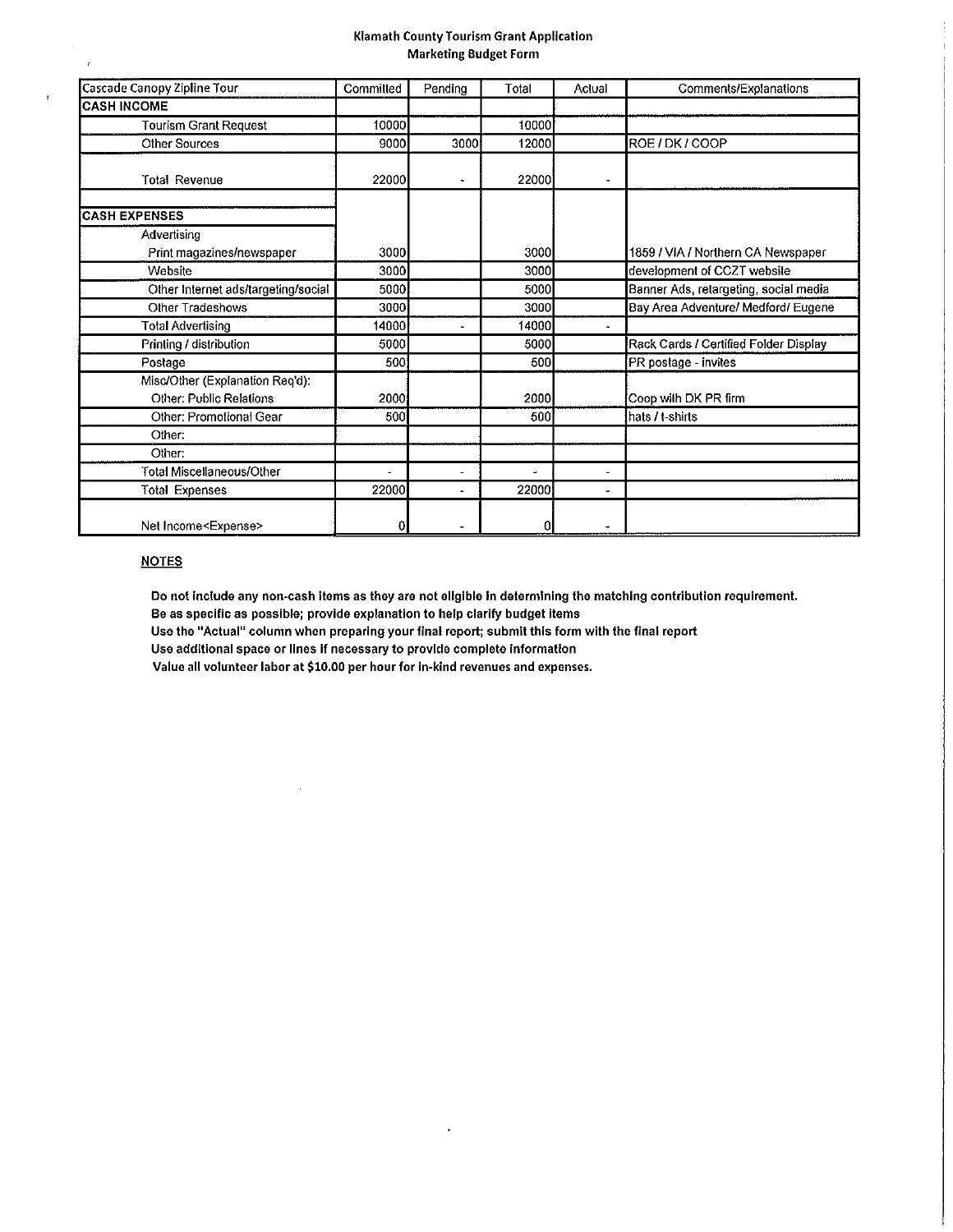# Board of Directors

 $\mathbf{x}_0$ 

**Bridgitte G1iffin** AG-SENSE **Dan Keppen** Dan Keppen & Associates, Inc. **Kathie Philp**  Pacific Crest FCU **Willie Riggs** OSU Extension Office **Stan Gilbert**  Klamath Youth Development Center **Rachael Spoon** K8HBA **Randy Shaw**  Co!d,·;e:l Banker•Ho!rnan Prem:er Realty **Ellsworth Lang**  Kla-I.lo-Ya Casino **Mike Angeli** The Ledge **Jason Chapman**  Chapman Ranch **Jennifer McKoen**  County Cork Coffectables **George Ormsbee** Cal-Ore Communications **Werner Reschke** Wrinkledog. Inc. **Kelley Minty-Monis** Citizens fo1 Safe Schools **Maggie Polson** Cascade Comprehensive Care **Col. Wes French** 173d Fighter Wing. Kingsley Field **Tessa Gutierrez** Court Appo'nted Special Advocates (CASA)

# Ex Officio Members

**City of Klamath Falls Klamath County KCEDA Oregon Institute of Technology Klamath Community College**  KUHS DECA

Staff

**Charles Massie** Executive Diiector **Heather Tramp**  Programs & Marketing Coordinator

205 Riverside Drive, Suite A Klamath Falls, OR 97601 Phone: (541) 884-5193 Fax: (541) 884-5195 www.klamath.org



Klamath County Tourism Grant Panel

September 29, 2014

RE: Cascade Canopy Zipline Tour

Dear Panel,

One of our members, Roe Outfitters, is applying for a tourism grant to promote an upcoming project  $-$  the Cascade Canopy Zipline Tour.

The Klamath County Chamber of Commerce is very supportive of this project and has been engaged with Roe Outfitters throughout the permitting process with the National Forest Service.

Projects like these are an important component in providing local attractors and enhanced marketing value for all tourism efforts in Klamath County. The fact that a local company is creating and investing heavily in this asset and will be working in partnership with a variety of local stakeholders to promote this additional attraction is significant.

Please consider supporting the marketing effort outlined in their request with funding from the tourism grant funds. The Chamber will continue to support this effort with marketing outreach as well.

Thanks you for your time and interest.

Charles Massie

Executive Director Klamath County Chamber of Commerce

"The Klamath County Chamber of Commerce is committed to Klamath County by advancing its economic vitality and quality of life through the education, promotion and networking of our members"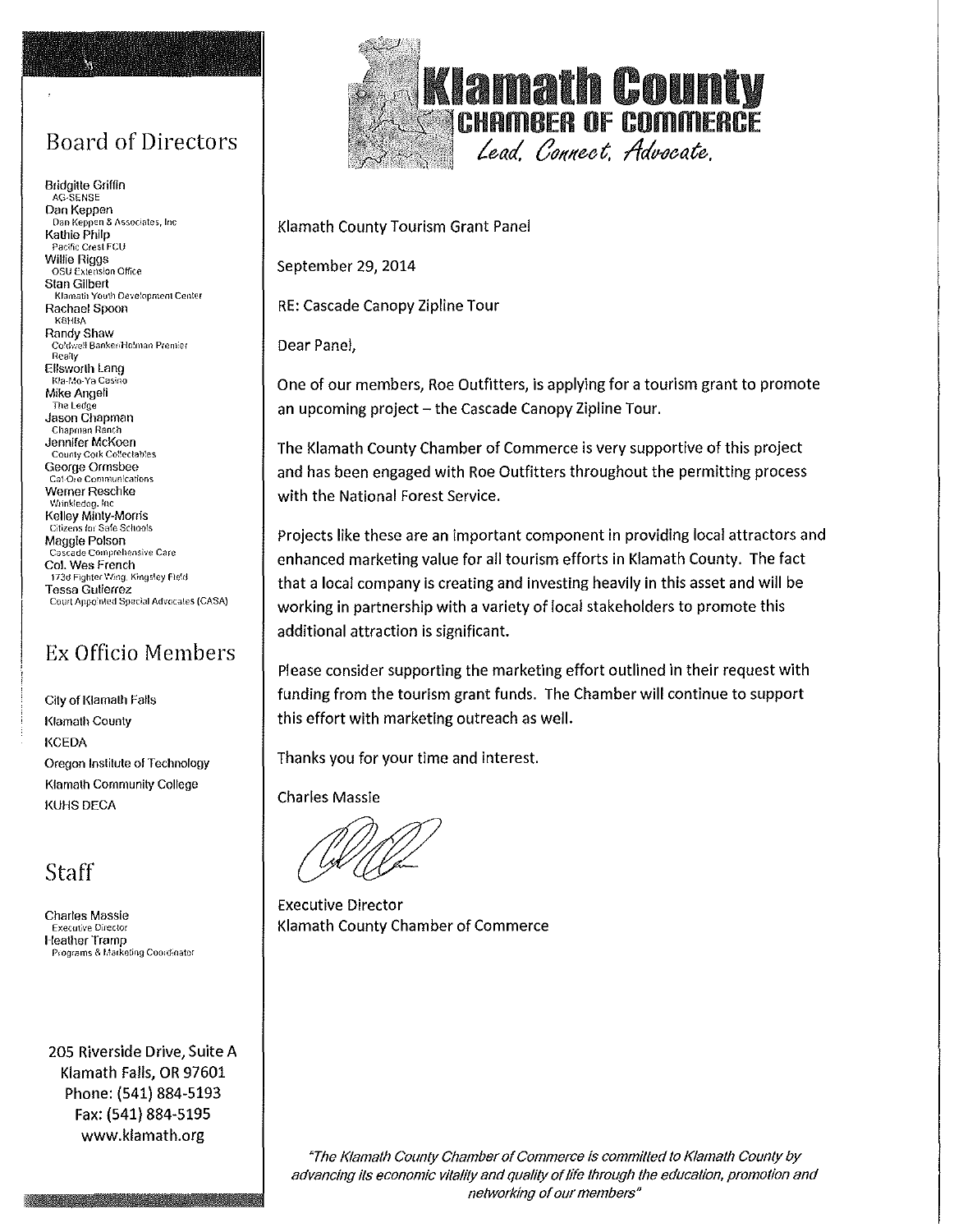

 $Serving$  Vou  $Since$  1917

826 Main Street • P.O. Box 69 • Klamath Falls, OR 97601 1-800-285-4788 toll free • (541) 882-5507 phone • (541) 884-0052 fax **www.gr8basln.<:om** 

Klamath County Tourism

H

Re: Cascade Canopy Tour

To: Grant Committee

To whom it may concern.

I write this letter of recommendation for Cascade Canopy Tour and Jenifer and Darren Roe with much excitement. This type of forward thinking on their part could be a real game changer for our Tourism community and the County as a whole. The financial impact will be a benefit to many In the region, from Motels, Restaurants and many others. This type of activity will be a draw to many of our other county gems and activities.

The Roe's have been a very active and successful part of Klamath County for many years and are respected by their peers and clients. From their retail shop that handles really quality items to all their tours and hunting adventures, they are known for delivering to the customers' expectations.

I have had the opportunity to take a Zip line tour and they are great fun. This particular type (Eco Tour) adds an entire different element that high lights our forest and a learning experience, a double benefit.

Please consider awarding the Cascade Canopy tour a marketing grant. It is these types of new activities that our County so sorely needs to take us to the next level in tourism. It literally will help change the landscape for the positive.

Sincerely

 $M$ 0) Hurley)

Matt Hurley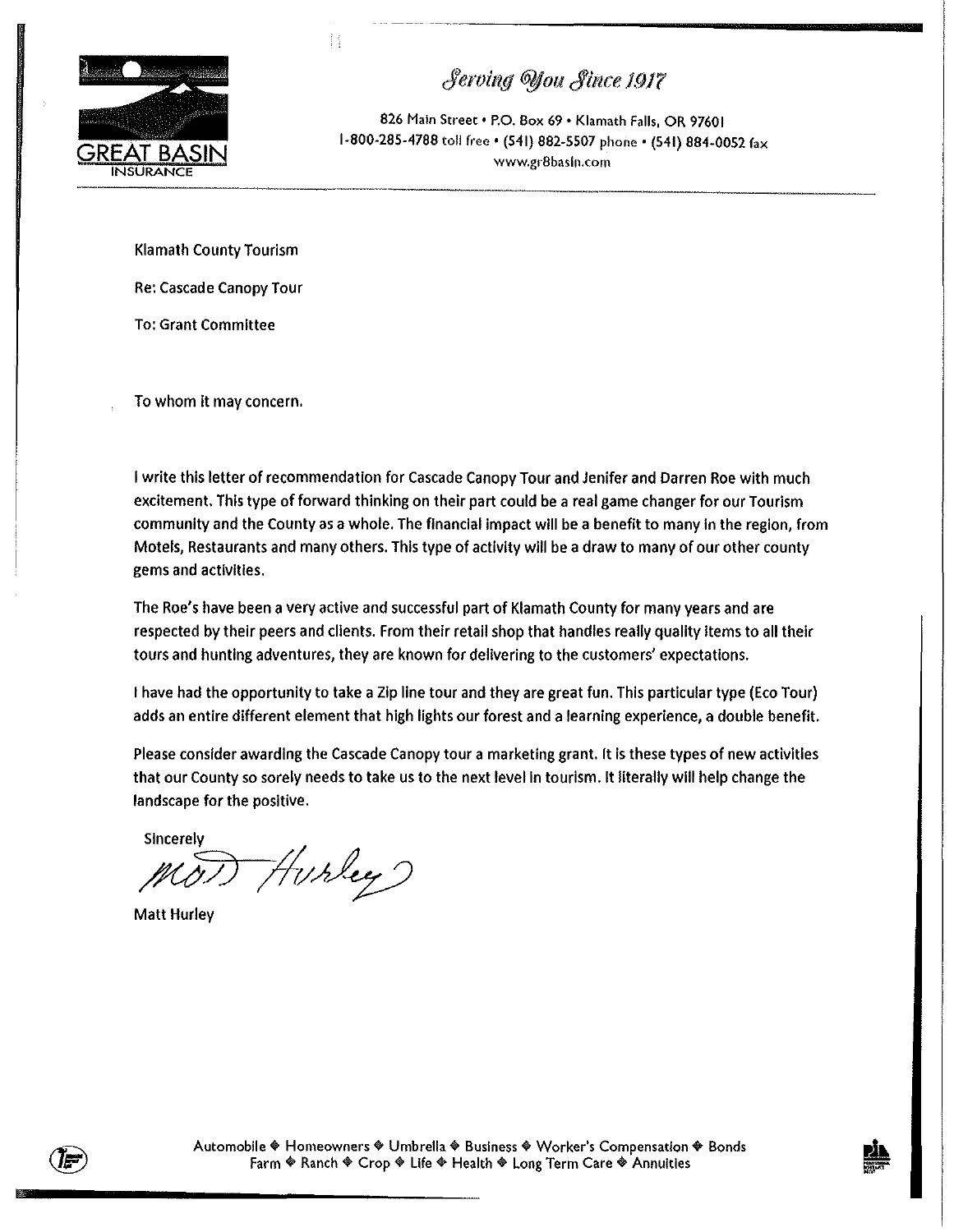# **DISCOVER KLAMATH**

OREGON UNEXPECTED

September 26, 2014

Jenifer & Darren Roe Roe Outfitters, LLC 9349 Highway 97 South Klamath Falls, Oregon 97603

Dear Jenifer & Darren,

With enthusiasm, Discover Klamath Visitor and Convention Bureau supports your efforts towards receiving a Klamath County Tourism Grant to promote the soon-to-open (Spring 2015) Cascade Canopy Zipline Tours, near Rocky Point, Oregon.

As Klamath County's official tourism agency, Discover Klamath's goal is to generate incremental tourism to our region. Your organization, Roe Outfitters, LLC, has been- and continues to be- a leading edge partner, investor, and player over a period of many years in the development of impactful recreational programs to attract and grow tourism in the Klamath Basin.

Discover Klamath has been a supporter of your "proposed" zipline project from day one. We appreciate your patience and perseverance in working through the permitting process which has taken 12-18 months longer than expected, due to sequestration and other non-controllable factors.

Congratulations on no longer having "Proposed" status. Now that you are an "Approved" venture, Discover Klamath looks forward to working with you to promote what is most certainly going to be one of the more exciting developments in our local tourism product offering.

If the success of the 3-year-old Rogue Valley Zipline business is any indication, you will be busy with several thousand (at least) in-bound tourists in your inaugural year 2015. This is going to have a significant impact on our local community's (a) Lodging, (b) Dining, and, (c) Overall Awareness.

As you know, our organization's tagline is: "Oregon Unexpected". Research shows today's travelers seek unexpected travel adventures  $-$  not predictable experiences most areas offer. The Cascade Canopy Zipline Tours should deliver on the Oregon Unexpected promise by providing fun for all ages.

If you are a Grant Recipient during this next cycle, we look forward to working with you to promote this new, and much needed, attraction to our area.

Good luck throughout the grant process,

*9im a6allerlon* 

Jim Chadderdon Executive Director

Discover Klamath 205 Riverside Drive, Klamath Falls, OR 97601 541 882-1501 DiscoverKiamath.com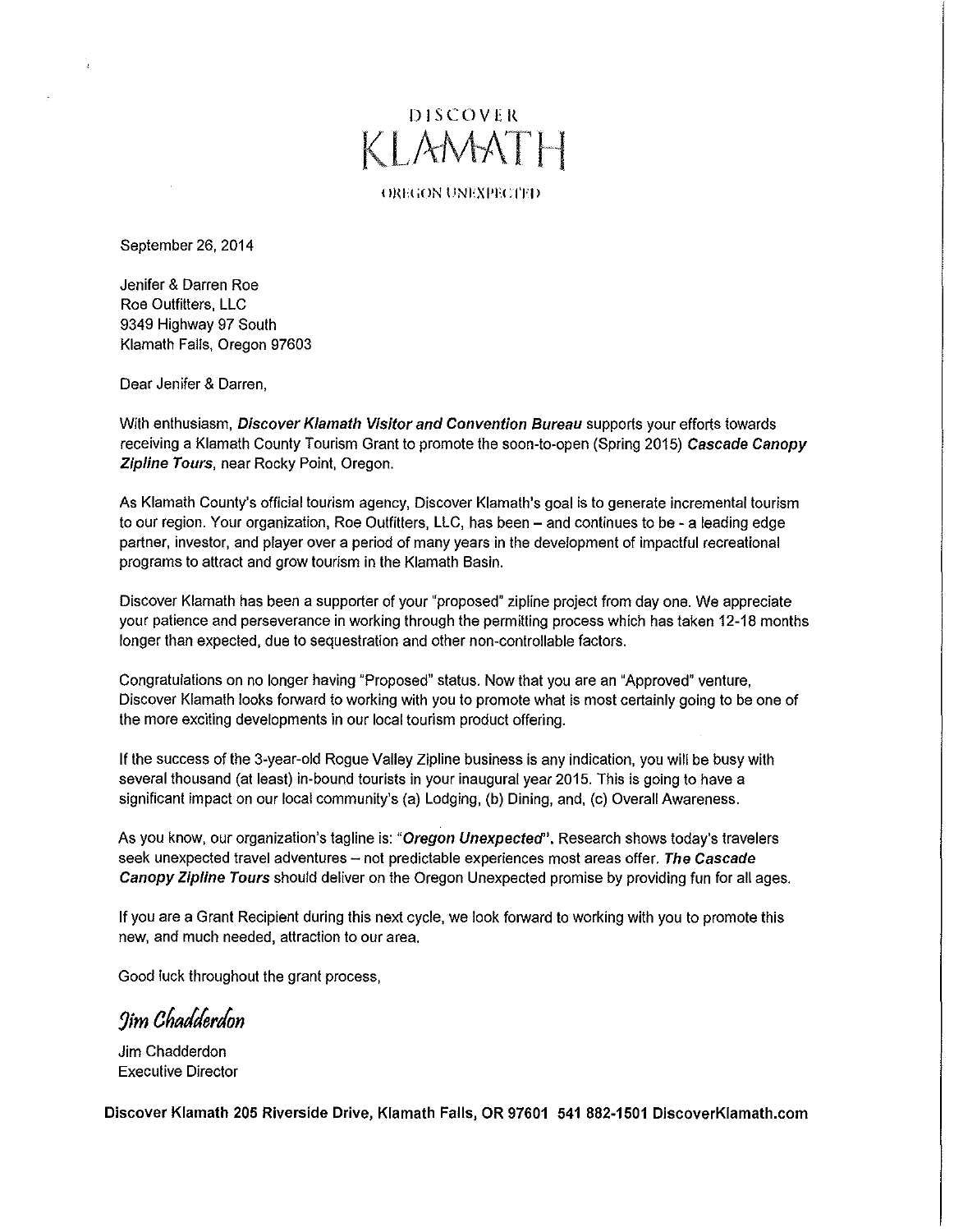Fremont-Winema National Forests Klamath Ranger District



Department of **Forest Service** 

2819 Dahlia Street Klamath Falls, OR 97601 541-885-3400 -- -- ------------=-'--"""--'"':""'\_\_

> File Code: 2700 Date: September 29, 2014

Mr. Jason Link, Klamath County Treasurer Klamath County Finance, Tourism Grant Programs 305 Main Street Klamath Falls, OR 97601

Dear Mr. Link:

United States

**Agriculture** 

Darren and Jenifer Roe are re-applying for a Klamath County Marketing Grant to promote the Cascade Canopy and Zipline Tours. It is my understanding that the Roe's had to return their grant from a previous cycle due to the delays on the part of the Forest Service.

The Forest Service did complete the environmental analysis regarding impacts to resources as a result of the proposed activities. That decision was signed on September 11, 2014. A temporary permit was issued to the Roe's to allow them to move forward with having their design team on-site to finalize the actual source of the canopy tour and to complete the engineering plans for review by the Agency.

A long term permit is being developed and finalized with new clause language as a result of recent authorities that encourage this kind of development on national forest system lands. I fully support awarding a marketing grant to the Roes as some of the more onerous steps in bringing their project to fruition have been cleared, and marketing their recreation opportunity will be extremely timely at this point. I anticipate they will be fully operational by spring of 2015.

The Cascade Canopy Zipline Tour will be an extremely popular facility located within Klamath County and it will be of benefit to the rural communities' of Rocky Point and Odessa, as well as Klamatli Falls.

I strongly encourage you to support the Roes in their endeavor to promote the Cascade Canopy and Zipline Tours as this project will be an economic benefit to the County. Furthermore, their project will be the first of its kind located on national forest system lands, highlighting a remarkable partnership between private enterprise and partnerships between County and Federal entities.

Sincerely,

Margantanind Bailey

MARGARET DAVID BAILEY District Ranger

cc: Michael W DeSmit